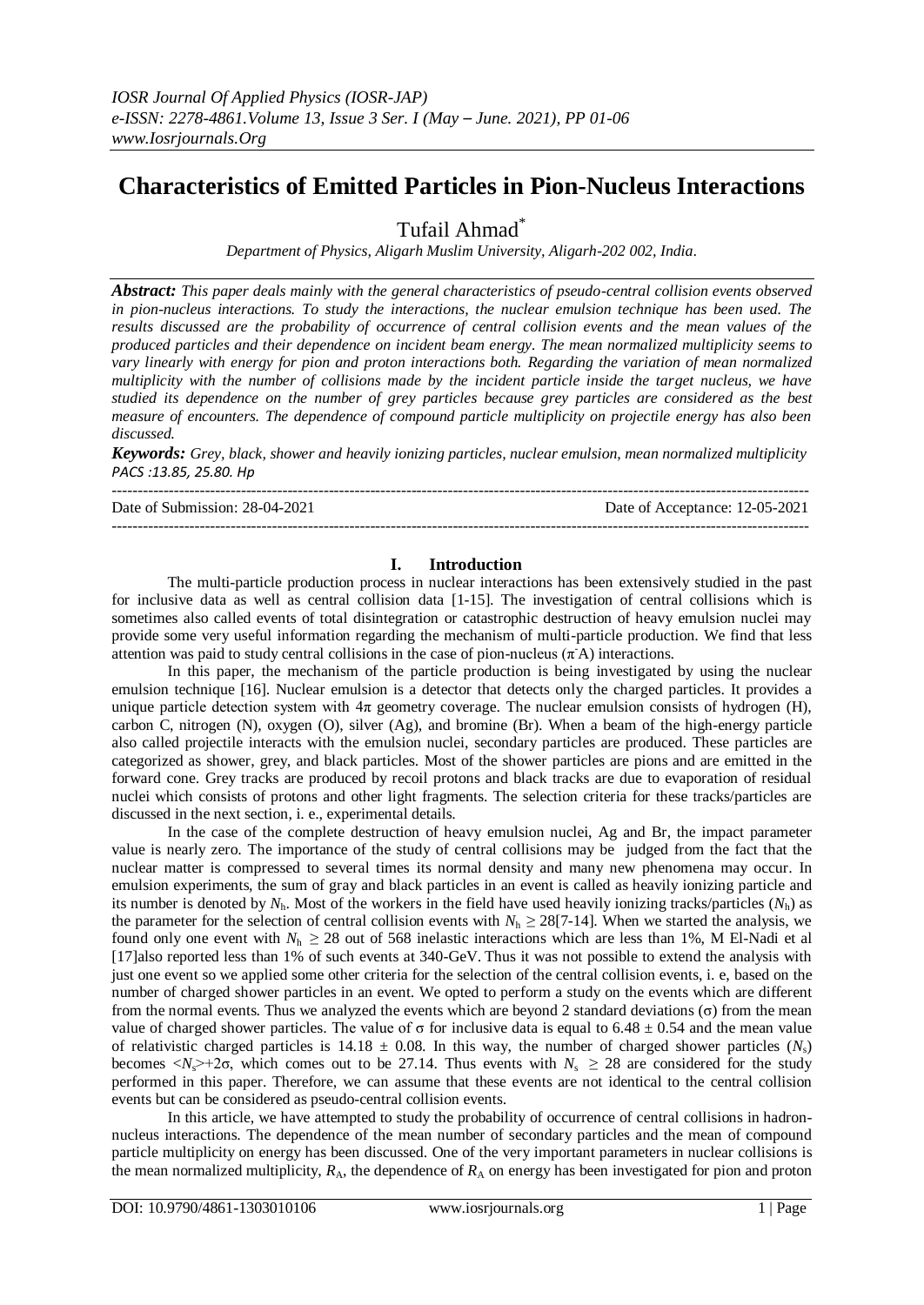projectiles in the energy range (50-800) GeV. The number of grey particles is considered as the best measure of the number of collisions made by the incident particle inside the target nucleus, thus the variation of  $R_A$  with  $N_g$ is presented [18]. Finally, some aspects of compound particles, which is defined as the sum of the numbers of grey and shower particles taking together have also been discussed.

## **II. Experimental Details**

To collect the data for the present investigation, an Ilford G5 emulsion stack exposed to a 340-GeV negative pion beam at CERN-SPS has been used. The size of the plates was  $(7.5 \times 7.5 \times 0.063)$  cm<sup>3</sup>. In such experiments, when a high energy particle known as primary is incident on the target, it interacts with the emulsion nuclei and a large number of secondary particles are produced. After the development of emulsion, these particles appear in the form of tracks. These are categorized as black, grey, and shower tracks. Shower tracks are mostly pions and they are produced in the forward cone. Black and grey tracks are recoil protons. The description of these particles is given based on their specific ionization,  $g^*$  ( = g / g<sub>0</sub>), where g is the track ionization and g<sub>0</sub> is the ionization of the primary. The tracks/particles having  $g^* < 1.4$ ,  $1.4 \le g^* \le 10$  and  $g^* > 10$ are designated as shower, grey, and black particles, their numbers in an interaction are denoted by  $N_s$ ,  $N_g$  and  $N_b$ respectively. The number of heavily ionizing particles in an event is given by  $N_h$  ( =  $N_g + N_b$ ). An interaction/event in the emulsion is called a star because of its very characteristic look.

The plates were scanned by M4000 Cooke's series microscopes. For measurements, a 100X oil immersion objective was used. To make sure that the data does not include any secondary interaction, the primaries of all the events were followed back up to the edge of the pellicles.

#### **III. Results and Discussion**

The probability of occurrence of central collision events (W) at different energies for pion and proton projectiles is listed in table 1. We have plotted W with the natural log of energy (ln E) in Fig. 1.



**Fig. 1.** Variation of probability of occurrence of central collision events with natural log of projectile energy.

A decreasing trend in W with ln E for pA interactions data is observed whereas it increases with energy for  $\pi$ A collisions data. Straight lines in the figure are due to the following equations.<br>W =  $(0.50 \pm 1.24) + (0.34 \pm 0.23)$  ln E for pion,

$$
W = (0.50 \pm 1.24) + (0.34 \pm 0.23) \ln E
$$
 for pion, (1)

$$
W = (3.74 \pm 0.83) + (-0.33 \pm 0.20) \ln E \qquad \text{for proton.} \tag{2}
$$

Thus the probability of occurrence of total break up of Ag/Br nuclei depends on the energy in both the cases, i. e., for pion and proton.

| <b>Table 1.</b> Probability (W) of central collision events at different projectile energies. |              |                      |           |      |  |  |  |
|-----------------------------------------------------------------------------------------------|--------------|----------------------|-----------|------|--|--|--|
| Type of beam                                                                                  | Energy (GeV) | $W(\%)$              | Reference |      |  |  |  |
|                                                                                               |              |                      |           |      |  |  |  |
| $\pi^{-}$                                                                                     | 17           | $1.50 \pm 0.30$      | 19        |      |  |  |  |
|                                                                                               | 50           | $2.90 \pm 0.50$      | 8         |      |  |  |  |
|                                                                                               | 60           | $1.50 \pm 0.50$      | 19        |      |  |  |  |
|                                                                                               | 200          | $1.40 \pm 0.30$      | 19        |      |  |  |  |
|                                                                                               | 340          | $2.66 \pm 0.13$      | This work |      |  |  |  |
| P                                                                                             | 8.4          | $3.50\pm0.60$        |           |      |  |  |  |
|                                                                                               | 9.60         | $2.20 \pm 0.50$      |           |      |  |  |  |
| DOI: 10.9790/4861-1303010106                                                                  |              | www.iosrjournals.org |           | Page |  |  |  |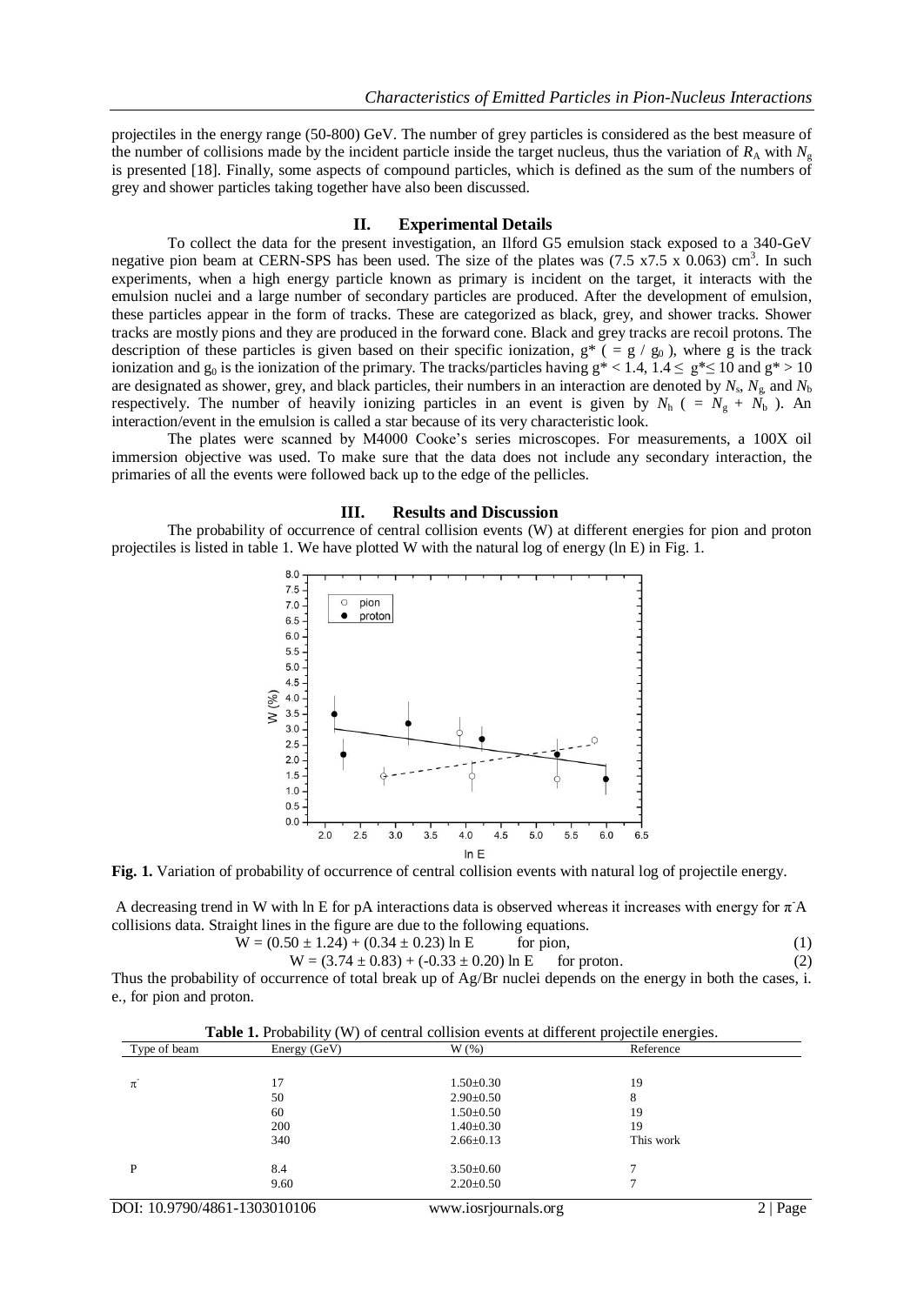|     |                 | Characteristics of Emitted Particles in Pion-Nucleus Interactions |  |  |  |
|-----|-----------------|-------------------------------------------------------------------|--|--|--|
| 24  | $3.20 \pm 0.70$ |                                                                   |  |  |  |
| 69  | $2.70 \pm 0.40$ |                                                                   |  |  |  |
| 200 | $2.20 \pm 0.50$ | 20                                                                |  |  |  |
| 400 | $1.40 \pm 0.50$ |                                                                   |  |  |  |
| 800 |                 |                                                                   |  |  |  |

Table 2 shows the average values of different kinds of secondary particles, i. e.,  $\langle N_g \rangle$ ,  $\langle N_b \rangle$ , and  $\langle N_s \rangle$ . We have reproduced these values in Fig. 2. From the figure, we note that  $\langle N_g \rangle$  and  $\langle N_b \rangle$  are almost independent of energy and projectile within statistical errors. Though, the mean values of grey and black particles observed by us show some deviation. This may be because our data is not exactly central collision data but pseudo-central collision data.

| Table 2. Mean values of gray, black, shower and compound particles at different projectile energies. |              |                             |                             |                         |                       |           |  |
|------------------------------------------------------------------------------------------------------|--------------|-----------------------------|-----------------------------|-------------------------|-----------------------|-----------|--|
| Type of beam                                                                                         | Energy (GeV) | $\langle N_{\rm e} \rangle$ | $\langle N_{\rm b} \rangle$ | $\langle N_{s} \rangle$ | $\langle N_c \rangle$ | Reference |  |
| $\pi$ <sup>-</sup>                                                                                   | 7.50         | $7.40 \pm 0.90$             | $22.40 \pm 1.40$            | $3.10 \pm 0.90$         | $10.5 \pm 1.71$       | 19        |  |
|                                                                                                      | 17           | $11.30 \pm 0.90$            | $18.80 + 1.40$              | $8.40 + 1.00$           | $19.70 \pm 1.90$      | 19        |  |
|                                                                                                      | 50           | $11.70 \pm 0.60$            | $21.90 \pm 0.80$            | $12.40 \pm 0.70$        | $24.10 \pm 1.09$      | 8         |  |
|                                                                                                      | 60           | $12.30 \pm 0.80$            | $16.30\pm0.90$              | $13.60 \pm 1.10$        | $25.90 \pm 2.01$      | 19        |  |
|                                                                                                      | 340          | $6.40\pm0.89$               | $10.80 \pm 1.30$            | $30.93 \pm 0.70$        | $37.33 \pm 1.38$      | This work |  |
| P                                                                                                    | 8.40         | $11.70 + 0.60$              | $19.70+0.40$                | $3.40+0.20$             | $15.10+0.64$          |           |  |
|                                                                                                      | 9.60         | $10.00+0.70$                | $20.80 + 1.00$              | $4.00+0.40$             | $14.00+0.86$          |           |  |
|                                                                                                      | 24           | $11.90 \pm 0.80$            | $21.80 \pm 1.00$            | $11.70 \pm 0.60$        | $23.60 \pm 1.16$      | 8         |  |
|                                                                                                      | 69           | $14.20 \pm 0.80$            | $15.80 \pm 0.50$            | $19.00 \pm 1.00$        | $33.20 \pm 1.80$      |           |  |
|                                                                                                      | 400          | $11.61 \pm 1.29$            | $21.71 \pm 1.76$            | $31.70 \pm 2.13$        | $43.71 \pm 5.82$      | 8         |  |
|                                                                                                      | 800          |                             |                             | $37.50 \pm 1.00$        |                       | 9         |  |



**Fig. 2 (a, b).** Variation of mean number of grey and black particles with natural logarithmic value of projectile energy.

We have plotted the average values of the relativistic charged shower particles as a function of energy in Fig. 3. The line drawn in the figure is of the following equation

 $\langle N_s \rangle = (-12.07 \pm 0.90) + (7.19 \pm 0.30) \ln E.$  (3)

Thus we infer that  $\langle N_s \rangle$  depends strongly on energy for pion and proton projectiles both. Khushnood et al [8] have also reported a linear relationship but with different values of the constants and slopes. An increasing trend is observed in the mean values of relativistic charged shower particles which shows that when incident energy is high, the production of relativistic charged secondaries is also high.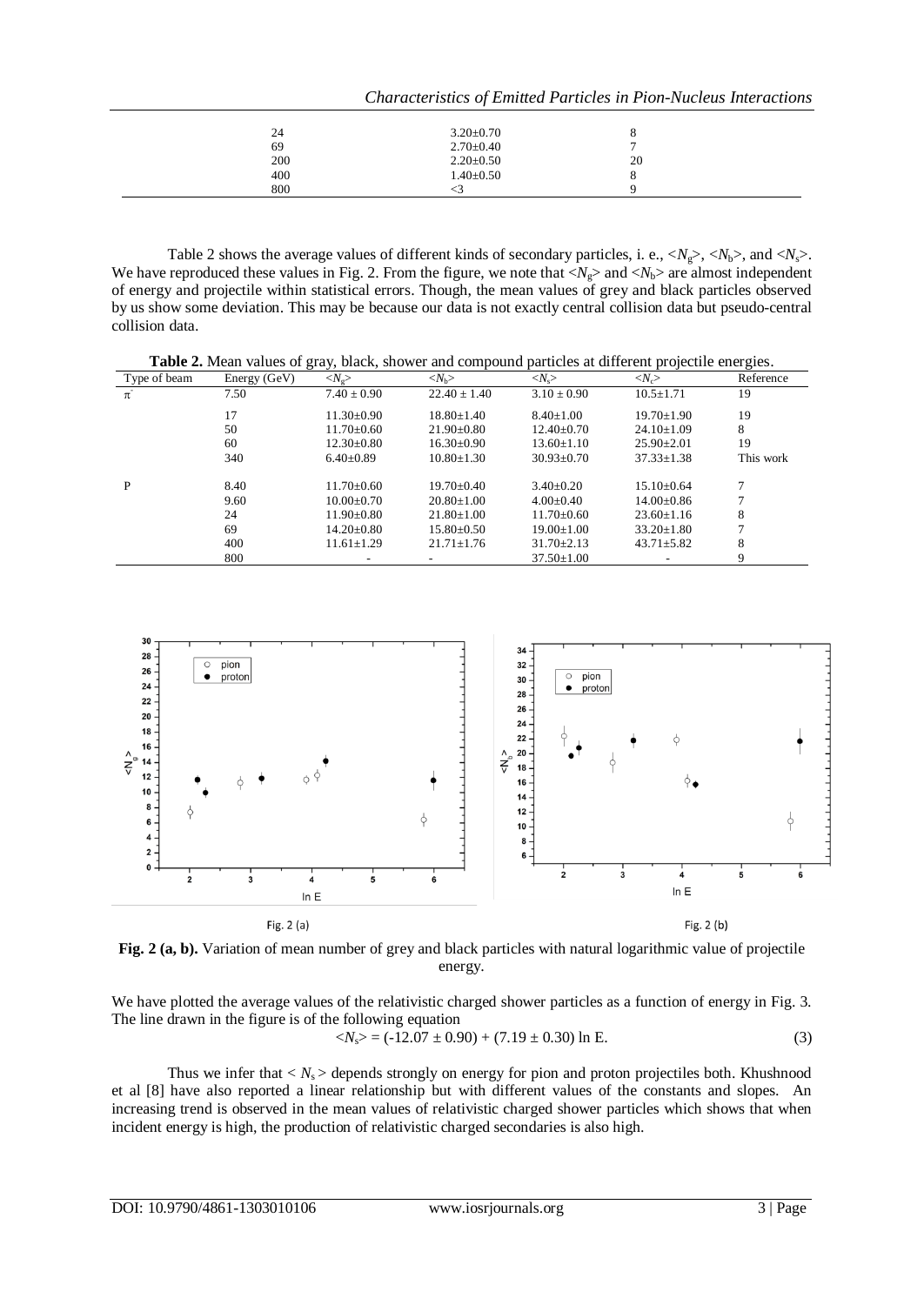

**Fig. 3.** Variation of mean relativistic charged shower particles with the natural log of projectile energy.

The other parameter which is of paramount importance is the mean normalized multiplicity,  $R_A$  (say  $R_{A1}$ ). In the beginning, the parameter was defined as

$$
R_{\rm A1} = \langle N_{\rm s} \rangle / \langle N_{\rm ch} \rangle \tag{4}
$$

where  $\langle N_{\rm s} \rangle$  and  $\langle N_{\rm ch} \rangle$  are respectively the mean number of relativistic charged particles produced in hadronnucleus and hadron-hadron interactions. But as work on multi-particle production progressed, Aziz et al [21, 22] reported a new definition in terms of created charged particles in the following way for ( $\pi$ A) and (pA) interactions.

$$
(R_{A2})_{\pi A} = \langle N_s \rangle_{\text{Cr}} / \langle N_{\text{ch}} \rangle_{\text{cr}},\tag{5}
$$

$$
(R_{A2})_{\pi A} = (\langle N_s \rangle - 0.50) / (\langle N_{ch} \rangle - 1.40),
$$
\n(6)

$$
(R_{A2})_{pA} = (\langle N_s \rangle - 0.67) / (\langle N_{ch} \rangle - 1.33). \tag{7}
$$

The dependence of  $R_{A1}$  and  $R_{A2}$  on energy is given in Fig. 4. The data is best represented by the following lines

$$
R_{\text{A1}} = (0.26 \pm 0.19) + (0.47 \pm 0.03) \ln \text{E} \qquad \text{for pion},
$$
  
\n
$$
R_{\text{A2}} = (1.26 \pm 0.05) + (0.36 \pm 0.01) \ln \text{E} \qquad \text{for proton}. \tag{9}
$$



**Fig. 4.** Variation of mean normalized multiplicity  $(R_{A1}$  and  $R_{A2})$  with the natural log of projectile energy.

From Fig. 4 we find that the values of  $R_{A1}$  and  $R_{A2}$  increase with energy. Our observation of an increase in  $R_{A1}$  and  $R_{A2}$  agrees quite well with the results reported by Anzon et al [23] for pion-nucleus interactions at 200-GeV.

To check the variation of  $R_{A1}$  and  $R_{A2}$  on the number of encounters made by the incident particle inside the target nucleus, we have plotted these parameters against grey particle multiplicity,  $N_g$ , as  $N_g$  is considered to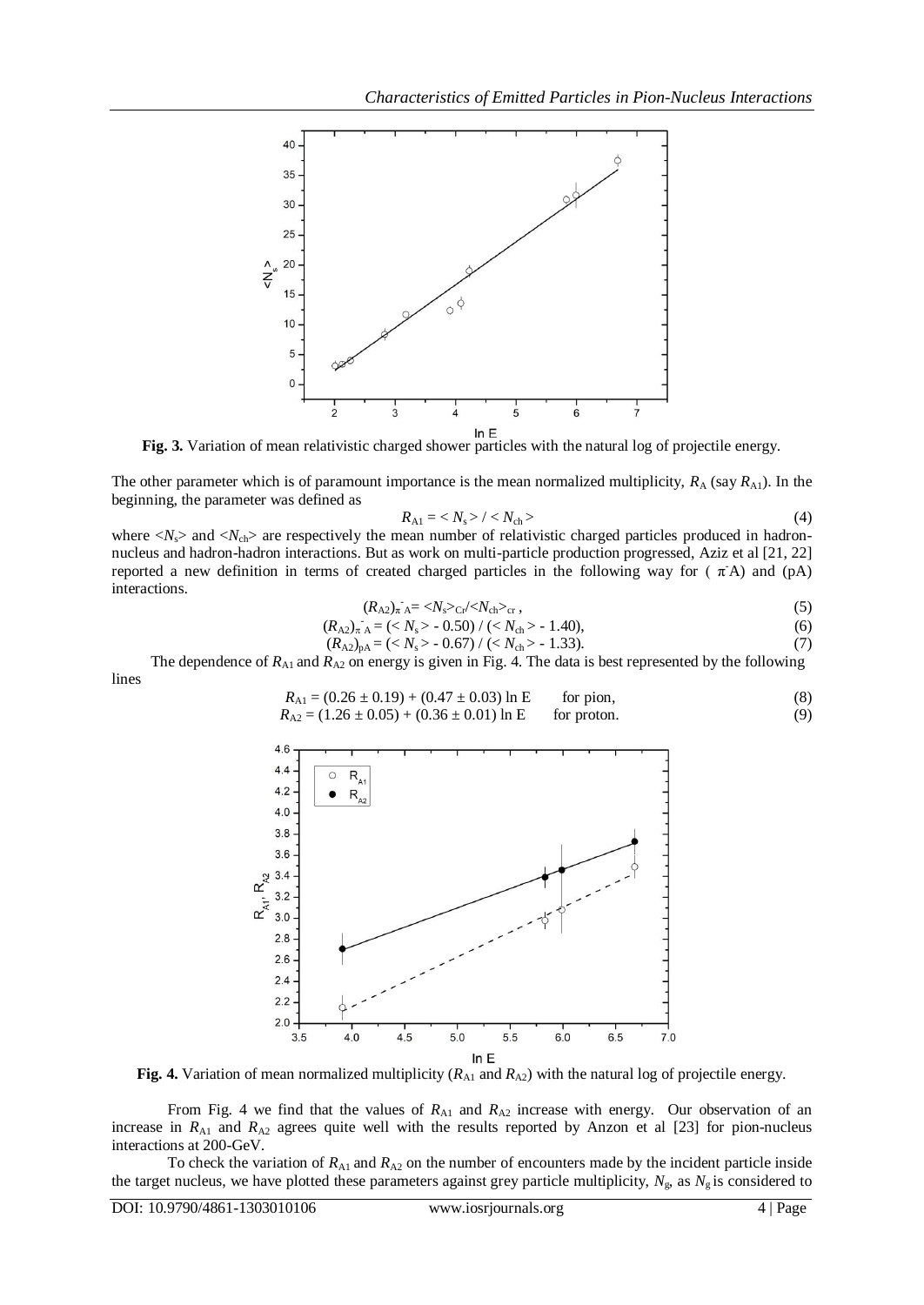be one of the measures of the number of collisions in Fig. 5. From the figure, we note that there is almost no variation in the values of  $R_{\text{Al}}$  and  $R_{\text{Al}}$  with the number of collisions made by the incident hadron inside the target nucleus.



**Fig. 5.** Variation of mean normalized multiplicity ( $R_{A1}$  and  $R_{A2}$ ) with grey particle multiplicity.

Compound particle multiplicity was first defined by Jurak et al [24] as the sum of grey and shower particle multiplicities, i. e.,  $N_c = N_g + N_s$ . The variation of mean compound particle multiplicity,  $\langle N_c \rangle$ , with energy, is depicted in Fig. 6. Again a linear relationship is observed which is given by the following line.

$$
\langle N_c \rangle = (0.57 \pm 1.80) + (6.50 \pm 0.57) \ln E \tag{10}
$$

Therefore we say that mean compound multiplicity also depends strongly on incident energy.





## **IV. Concluding Remarks**

Based on the results discussed, the following conclusions may be drawn.

(i) The probability of occurrence of central collision events increases with energy for pion projectile whereas it shows a decreasing trend for proton projectile.

(ii) Averaged multiplicities of grey and black particles are observed to be energy-independent.

(iii) Mean multiplicity of relativistic charged shower particles and compound particle multiplicity depends strongly on energy for pion and proton projectiles.

(iv) Mean normalized multiplicity is observed to increase with energy.